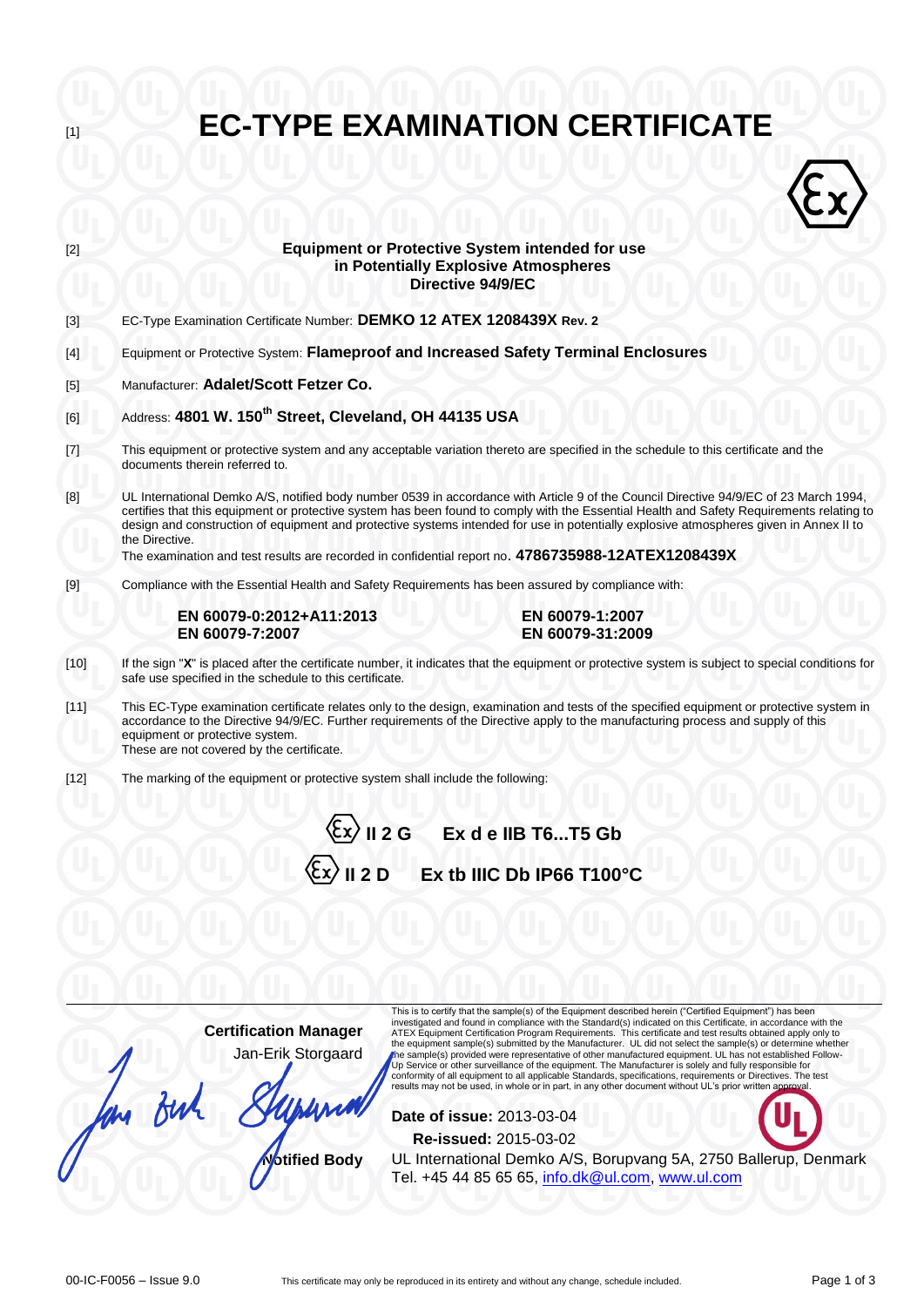# [13] **Schedule** [14] **EC-TYPE EXAMINATION CERTIFICATE No. DEMKO 12 ATEX 1208439X Rev. 2 Report: 4786735988-12ATEX1208439X**

#### [15] Description of Equipment or protective system

.

The XCEX-T and XCESX-T series of external flanged cast aluminium or 316 stainless steel enclosures may have conduit/cable entries in the box and openings in the cover for conduit entries.,

The XCESX-T series is identical to the XCEX-T series of enclosures except that it is constructed from 316 stainless steel. Types of variants comprised by the certificate:

Model No. XCEX-T followed by 041604, 060804, 060805, 060806, 061105, 061204, 061206, 061305, 071004, 071006, 071805, 080804, 080806, 080808, 081004, 081006, 081008, 081204, 081206, 081208, 091105, 101004, 101006, 101008, 101206, 101404, 101406, 101408, 101410, 121204, 121206, 121208, 121804, 121806, 121808, 122005, 122404, 122406, 122408, 122410, 123006, 123604, 123606, 123608, 124608, 141404, 141406, 141408, 142210, 142213, 142806, 161604, 161606, 161608, 162406, 162408, 162410, 162806, 163010, 163406, 164610, 181804, 181806, 181808, 182406, 182408, 182410, 183008, 183608, 183610, 203606, 203612, 204806, 204812, 242408, 242410, 243008, 243608, 243610 and 323612 Enclosures. All numbers may be followed by –N4. Model No. XCESX-T followed by 101408, 121208, 122410, 242410, and 243610 Enclosures.

These enclosures will be populated with terminals located on DS589TB.

Temperature range The surface temperature for 'tb' applications is 100°C regardless of the upper ambient temperature applied.

# The relation between ambient temperature and the assigned temperature class is as follows:

| Ambient temperature range | <b>Temperature class</b> |
|---------------------------|--------------------------|
| -20 °C to +40 °C          |                          |
| -20 °C to +55 °C          |                          |
|                           |                          |

Electrical data Maximum working voltage 1.1 kV.

#### Installation instructions

These enclosures shall be installed to a flat rigid surface using the mounting means provided.

All cable entry devices and blanking elements shall be certified for type 'e','d', 'tb', and IP66.

Unused apertures shall be closed with suitable blanking elements of protection type 'e','d', 'tb', and IP66.

## Mounting instructions

Refer to "Installation Instructions" DS630.

#### Routine tests

Routine dielectric testing is required for the Phoenix Contact UT 2.5/35 detailed on DS589TB. The dielectric tests shall be performed per Clause 7.1 of EN 60079-7:2007, in combination with Clause 6.1. The dielectric test shall be carried out at 1.2 times the test voltage and maintained for at least 100 milliseconds.

## [16] Report No.

The scheduled drawings are listed in the report no. provided under item no. [8] on page 1 of this EC-Type Examination Certificate.